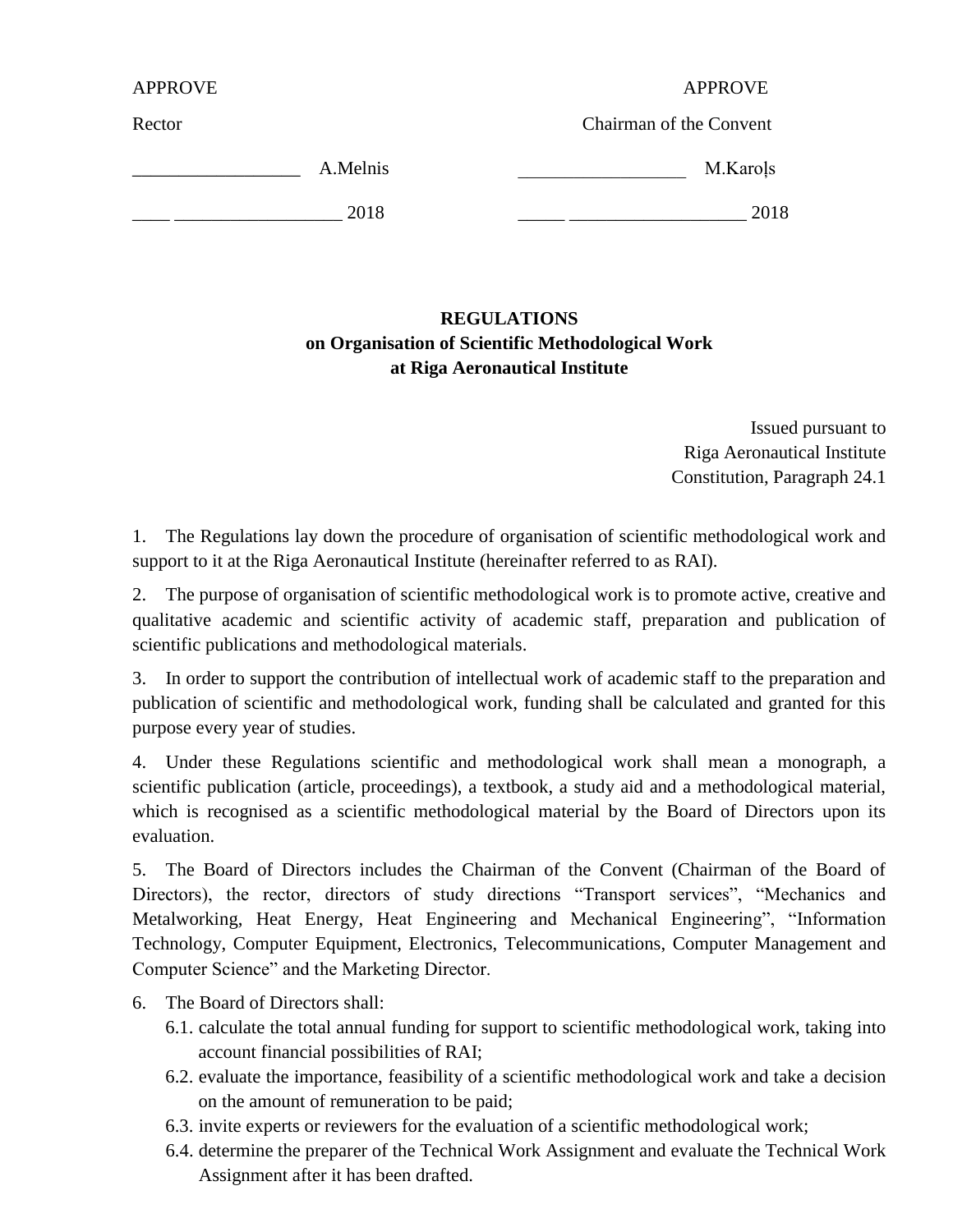7. The Technical Work Assignment shall include the requirements and criteria set for a scientific methodological work, which should be observed by the potential author when preparing a work and to qualify for remuneration. The Technical Work Assignment shall be prepared following the form appended in Annex 1 to these Regulations.

8. A scientific methodological work may be drafted at the author's initiative or based on the proposal of the RAI management, management of a study direction or study programme.

9. The author of the initiative or the proposal shall prepare and submit an application in a free form addressed to the Chairman of the Board of Directors and coordinated with the director of the study programme.

- 10. The application shall state the following information about the scientific methodological work: 10.1. name;
	- 10.2. type (textbook, study aid, methodological material, etc.);
	- 10.3. short rationale of its necessity and feasibility;
	- 10.4. planned volume.
- 11. The application shall be submitted:
	- 11.1. to the RAI Secretariat, Mežkalna iela 9, Riga;
	- 11.2. electronically, by e-mail  $(\text{rai.lv@ml.lv});$
	- 11.3. by post.

12. Having reviewed and evaluated the application, the Board of Directors shall take a decision on drafting of the scientific methodological work or rejection of its drafting. In case of a positive decision, the Board of Directors shall determine the preparer of the Technical Work Assignment, the deadline for submission of the Technical Work Assignment and its review. After the Technical Work Assignment has been evaluated and if it has been supported, an agreement shall be concluded with the author in accordance with the RAI's procedure (Annex 2).

13. The author shall submit his/her scientific methodological work to the Board of Directors using the method specified in Paragraph 11 of these Regulations.

14. In case of acceptance of the scientific methodological work the Board of Directors shall take a decision of the amount of remuneration to be paid to the author, taking into account the total funding granted for the current year of studies for this purpose. The decision of the Council shall be prepared in the form of an order in accordance with the procedure defined by RAI.

15. The amount of remuneration to be paid to the author shall be accepted and the remuneration shall be paid within one month of the submission of the scientific methodological work to the Board of Directors.

16. If the scientific methodological work is a scientific publication, the preparation of the Technical Work Assignment and submission of the application referred to Paragraph 9, 10 and 11 is not necessary.

17. In order to receive remuneration for the preparation of a scientific publication, after publication of a scientific publication the author shall submit to the Board of Directors this information using the method specified in Paragraph 11 of these Regulations.

18. The information shall contain: